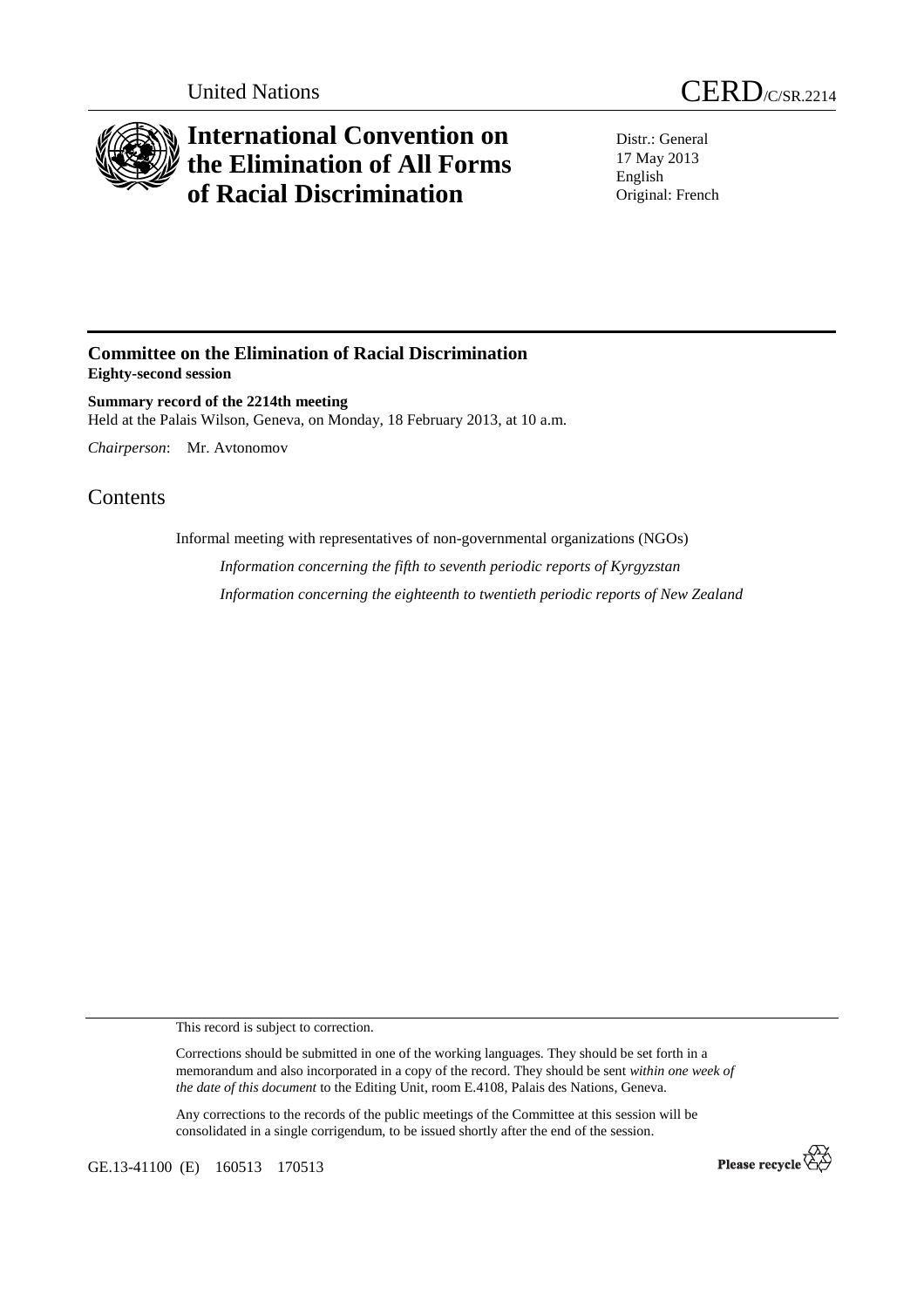*The meeting was called to order at 10.20 a.m.* 

## **Informal meeting with representatives of non-governmental organizations (NGOs)**

*Information concerning the fifth to seventh periodic reports of Kyrgyzstan* (CERD/C/KGZ/5-7)

1. **Ms. Alisheva** (Institute for Regional Studies) said that Kyrgyzstan, where ethnic minorities made up 28 per cent of the population, had been affected by serious inter-ethnic tensions since the change of political regime in 2009, as well as by the series of conflicts that had broken out over the past few years at the local level. That situation had led to violent clashes between Uzbeks and Kyrgyz in the south of the country in June 2010. The tone of the media had been one of exacerbated nationalism during the conflicts, thus compounding inter-ethnic tensions. In general, racial stereotypes continued to be fairly commonplace, both in the media and in political discourse. The State party had not implemented the recommendation made by the Committee in 2007 calling upon Kyrgyzstan to bring its internal law in line with the Convention by including a definition of racial discrimination in keeping with that contained in article 1 of the Convention. Nor had the State party implemented the recommendation that it should include in curricula and textbooks for primary and secondary schools information about the history and culture of the different national and ethnic groups living in its territory.

2. **Mr. Kabak** (Open Viewpoint Foundation) said that the ethnic Uzbeks accused of public order offences during the 2010 riots had not been afforded due process. The Committee might ask the State party why the majority of the individuals who had been prosecuted were members of the very ethnic minorities that had been the main victims of the riots. Kyrgyz legislation still did not contain a definition of racial discrimination and there was no law criminalizing incitement to racial hatred or establishing racial motivation as an aggravating factor.

3. **Ms. Khomidove** (Center for Multicultural and Multilingual Education) said that the clashes that had taken place in 2010 between Kyrgyz and Uzbeks had led to a considerable worsening of inter-ethnic relations in the State party and to the displacement of over 75,000 persons. According to a number of local NGOs, numerous acts of violence, including sexual violence, had been committed against women belonging to minorities. Those acts often went unpunished because the victims refused to lodge a complaint for fear of further stigmatization and ostracization. Women of Uzbek origin working in markets were often subjected to harassment and intimidation and in some cases were forced to seek refuge in the Russian Federation.

4. **Ms. Utesheva** (Youth Human Rights Group) said that students of Uzbek origin had even fewer opportunities than beforehand for receiving an education in their mother tongue, as such teaching now had to be paid for by the parents and the number of Uzbek-medium schools had fallen significantly (91 in 2013 as opposed to 228 in 2010).

5. **Ms. Gzitsenko** (Spravedlivost (Justice)) said that the right to information of the ethnic minorities who lived in the south of the country had ceased to be respected ever since the main television channels broadcasting programmes in Uzbek had gone off the air. The near-disappearance of Uzbeks from the media was yet another obstacle to reconciliation between the Kyrgyz and Uzbek communities. The Committee might request the State party to make every effort necessary to calm tensions between those two communities and to protect the rights of the minorities.

6. **Mr. Tillakhodzaev** (Institute of Alisher Navoy) said that the State party was implementing a deliberate policy of discrimination against the ethnic Uzbek minority in the field of education. In January 2013, the Ministry of Education and Science had announced that school examinations would no longer be held in Uzbek. In September 2012, seven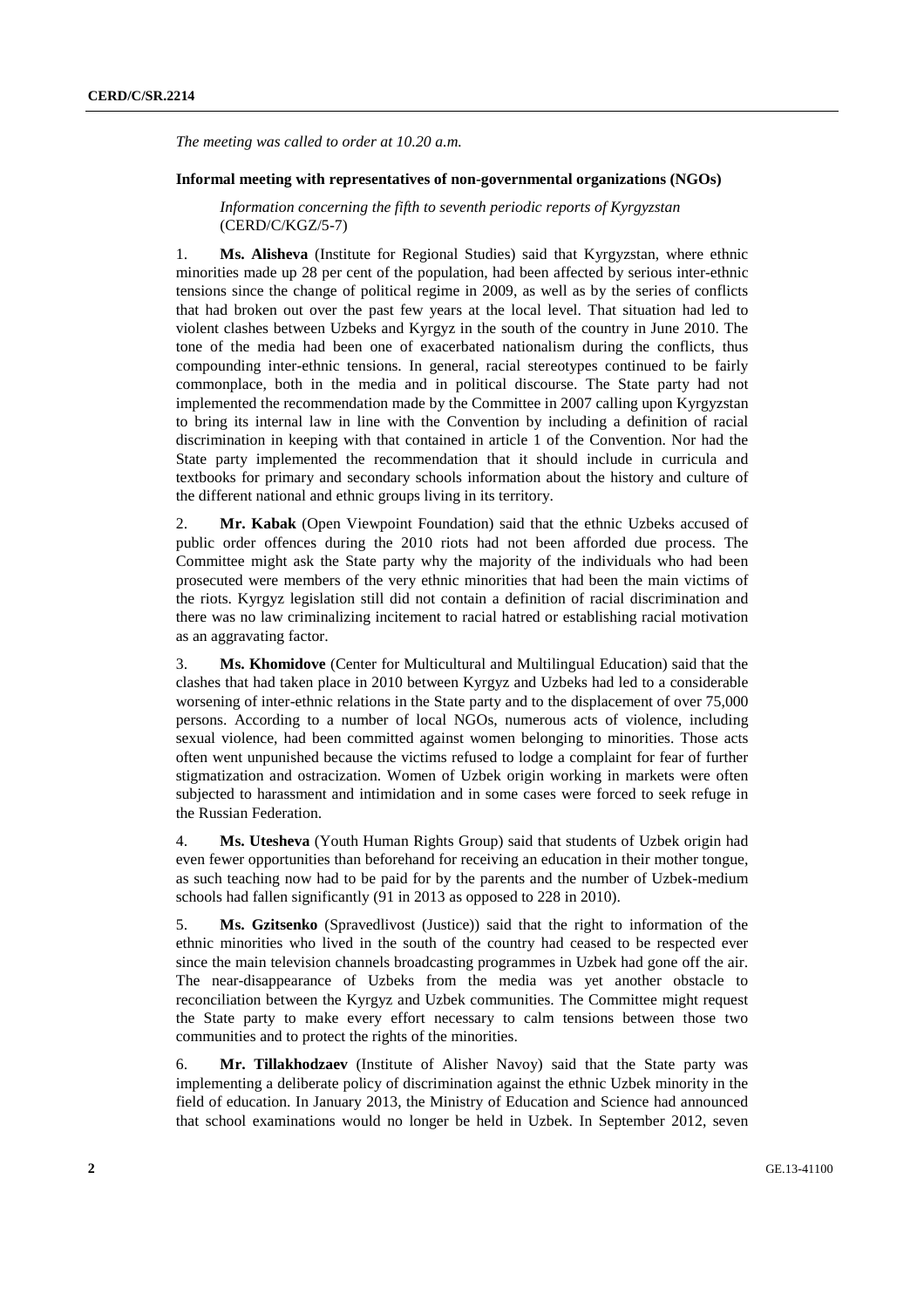schools which had provided teaching in that language had decided that all classes would in future be taught in the national language, thus violating the provisions of article 10 of the Kyrgyz Constitution, which guaranteed the right of members of all the ethnic groups making up the people of Kyrgyzstan preservation of their mother tongue and creation of the conditions necessary for the study and development of their language. A number of NGOs had reported cases of arbitrary detention, torture and persecution of ethnic minorities. The Committee might ask the State party to explain why 74 per cent of the victims of the events of 2010 and 94 per cent of the individuals convicted of having taken part in those events were of Uzbek origin.

7. **Ms. Thomasen** (Open Society Justice Initiative) referred to the emblematic case of Azimjan Askarov, a journalist and human rights activist arrested for investigating the human rights violations committed during the 2010 riots and beaten and insulted by the police, before being convicted following an unfair trial. The Committee might ask the Kyrgyz Government to provide justice to the victims of the 2010 clashes and to combat impunity.

8. **Mr. Diaconu**, noting the unhealthy climate that prevailed in the State party with regard to minorities, asked the NGOs to indicate what, in their view, needed to be done to alter the attitudes and behaviour of the population concerning minorities and how the Committee could contribute to such a change. He wished to know whether there were associations for the defence of inter-ethnic families in the State party.

9. **Mr. Murillo Martínez** asked what role the international community had played following the 2010 riots.

10. **Ms. Crickley** asked the NGOs to state what recommendations the Committee should, in their opinion, make to the Kyrgyz Government concerning the situation of women belonging to minority groups and to provide more precise information on the integration of minorities into the Kyrgyz education system.

11. **Mr. de Gouttes** enquired as to the composition of the People's Assembly and the local assemblies, and in particular the number of Kyrgyz and Uzbeks serving on those bodies. He asked what measures had been adopted to correct the miscarriages of justice referred to by the State party in its report.

12. **Mr. Saidou** asked whether criteria existed that prevented minorities from entering the public service and whether the minorities in Kyrgyzstan were aware of the existence of the Ombudsman.

13. **Mr. Vázquez** noted that the Government had accepted the report prepared by the Independent International Commission of Inquiry following the 2010 riots, but that it had not implemented the recommendations contained in that document. Furthermore, the Chairperson of the Commission had been banned from entering Kyrgyz territory. It would be interesting to know the opinion of the NGOs in that regard.

14. **Ms. Alisheva** (Institute for Regional Studies) said that, since 2010, the department responsible for ethnic policy, a part of the Office of the President, had worked to calm ethnic tensions. The Committee might again call upon Kyrgyzstan to bring its legislation into line with the Convention, beginning with the definition of discrimination. The Committee could also recommend that the Government should grant assistance to the minorities so as to allow them to learn the national language and make provision for quotas in order to integrate them into the public service.

15. **Mr. Kabak** (Open Viewpoint Foundation) said that the Committee might recommend that funding should be provided for programmes for the teaching of the national language. He stated that the sanctions against the Chairperson of the Independent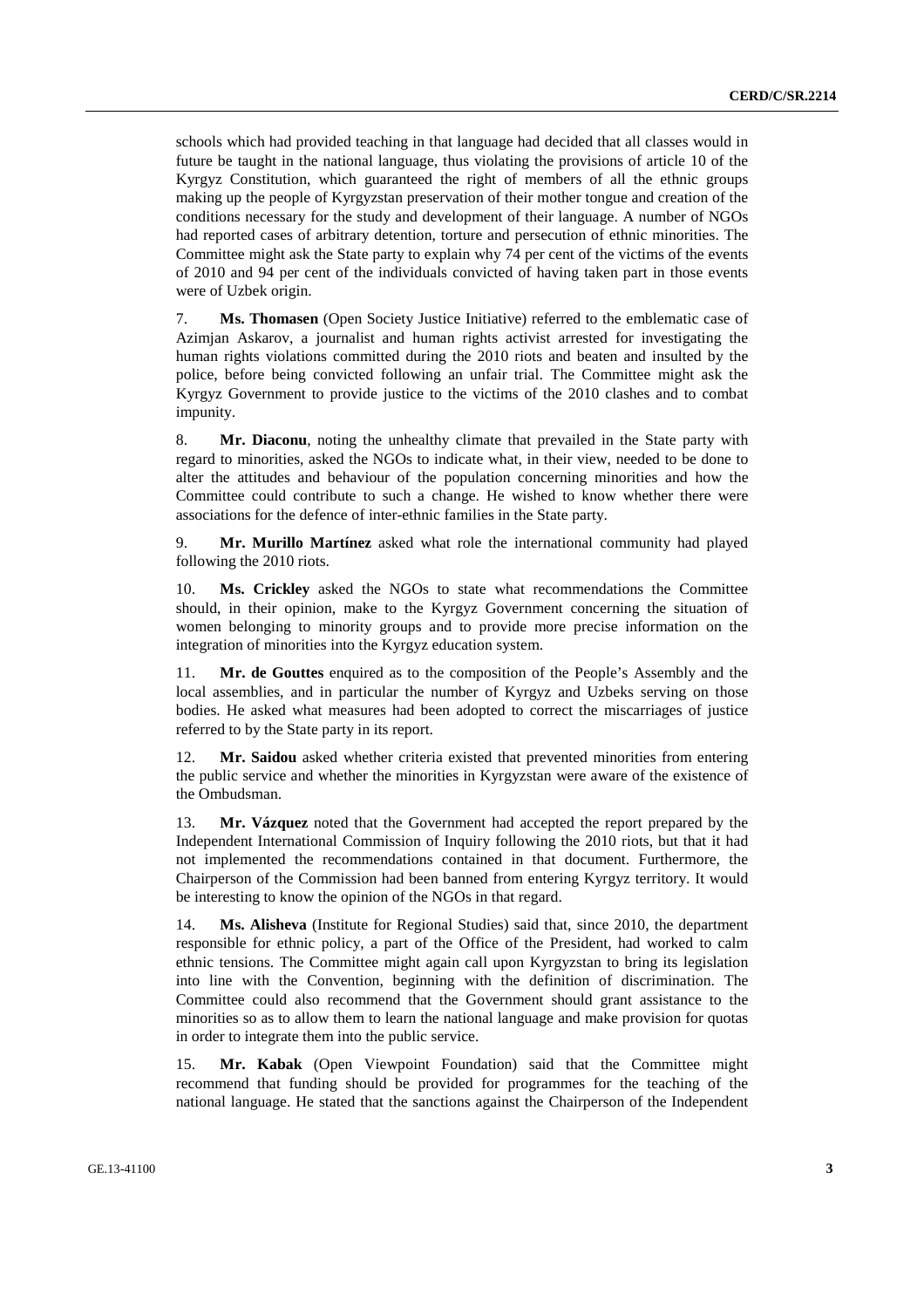International Commission of Inquiry had been taken by Parliament, without the involvement of the judiciary.

16. **Mr. Tillakhodzaev** (Institute of Alisher Navoy) said that the ethnic minorities enjoyed a sufficient level of representation within political parties, but not in Parliament. Inter-ethnic relations remained tense and riots, such as those which had taken place in June 2010, could break out again at any moment.

17. **Ms. Utesheva** (Youth Human Rights Group) said that researchers had published articles on the wealth brought to the country by ethnic diversity, but that that information had never been relayed by the media. The Government must recognize the problem posed by discrimination in Kyrgyzstan. The Committee should recommend that Kyrgyzstan should focus on the opportunities offered to ethnic minorities to learn the national language.

18. **Ms. Khomidove** (Center for Multicultural and Multilingual Education) said that women must take part in public life, not only in Parliament, but also in rural areas. The Government must prepare specific projects designed to calm social tensions.

19. **Mr. Kabak** (Open Viewpoint Foundation) said that the Committee could recommend that the court decisions taken following the 2010 riots should be reconsidered in the light of the guarantees concerning a fair trial. The Government should introduce quotas to ensure that the minorities were better represented in Parliament.

20. **Ms. Thomasen** (Open Society Justice Initiative) said that an independent commission of inquiry should be set up to ensure that the convictions handed down following the events of 2010 complied with the guarantees of a fair trial and human rights. An investigation should also be conducted into violations of the rights of minorities. The Committee might encourage the Government to recognize its competence to receive and consider individual communications.

21. **Mr. Tillakhodzaev** (Institute of Alisher Navoy) said that only the creation of a commission responsible for reconsidering all the court decisions would make it possible to restore trust between the two communities and to re-establish justice.

*Information concerning the eighteenth to twentieth periodic reports of New Zealand* (CERD/C/NZL/18-20)

22. **Ms. Whare** (Aotearoa Indigenous Rights Trust) said that the Government of New Zealand had subscribed to the United Nations Declaration on the Rights of Indigenous Peoples but had, however, stated that the Declaration must be understood and interpreted within the framework of New Zealand legislation. She noted with concern that the free trade agreement between New Zealand and 11 Pacific countries, the negotiations for which were being conducted in private, could potentially harm Maori rights. In seeking to privatize the distribution of drinking water in violation of the Treaty of Waitangi, the Government was infringing the rights of the indigenous peoples. Furthermore, the Government was failing to respect the rights of indigenous peoples to prior consultation and informed consent. For example, it had issued an exploration permit to the Brazilian company Petrobras without consulting the iwi and the other tribes affected. The case had been brought before the local courts and Petrobras had undertaken to withdraw. However, the Government continued to grant exploration permits.

23. **Mr. Vázquez** asked whether the New Zealand Government had referred to specific fields in which the United Nations Declaration on the Rights of Indigenous Peoples would not be applicable in New Zealand. He requested to be informed of the concerns of the Maori with regard to the free trade agreement. He wished to know whether Petrobras had agreed to withdraw because the project had not been feasible, or because the concerns of the Maori had been taken into account. He asked what measures were taken by the Government to combat the overrepresentation of the Maori in the criminal justice system.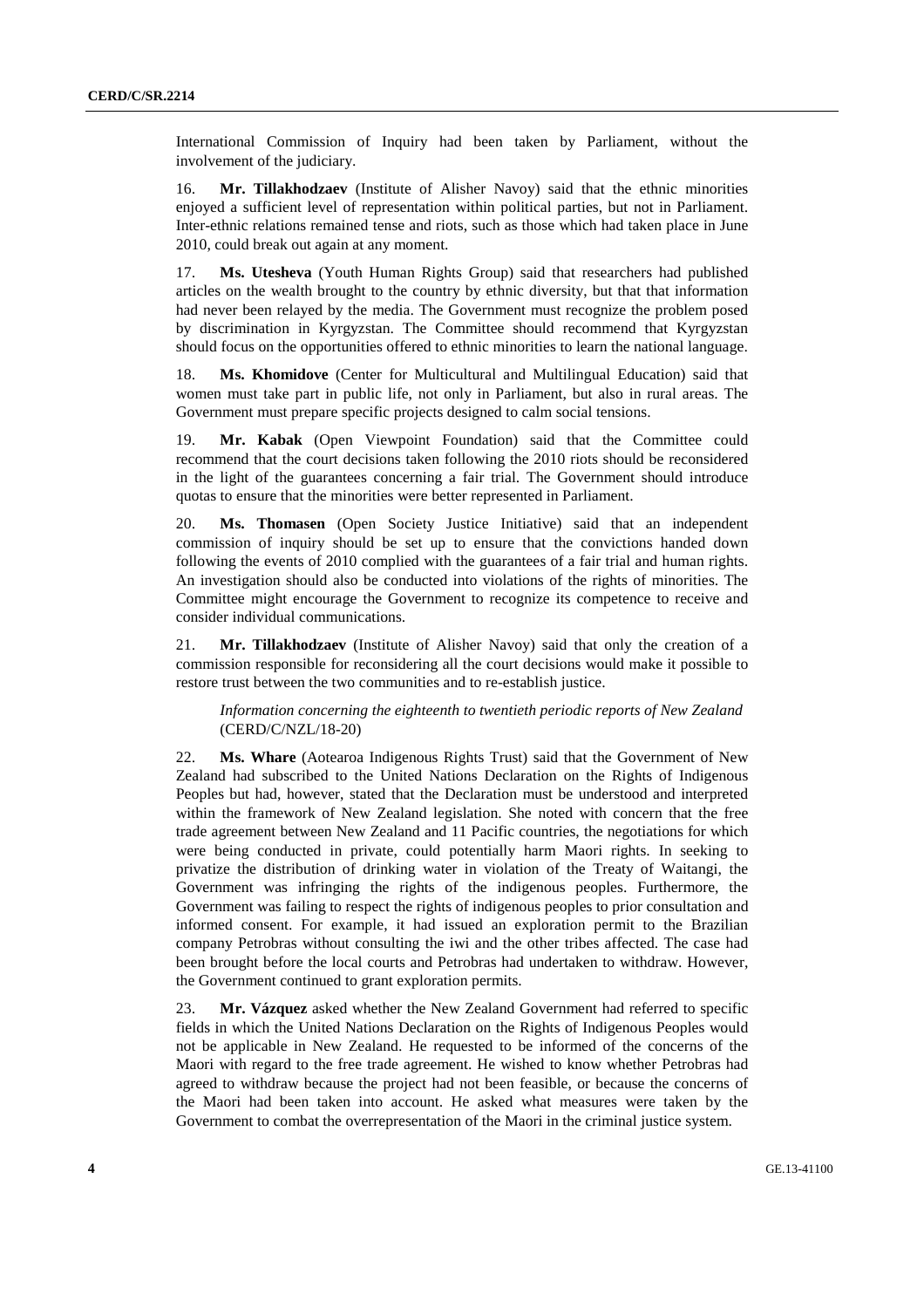24. **Mr. Amir** asked whether, having adhered to the United Nations Declaration on the Rights of Indigenous Peoples, the Government had attempted to consult the Maori in order to implement the provisions of the Declaration that it deemed to be applicable.

25. **Mr. Murillo Martínez** asked whether, following the Durban Conference, the State party had granted compensation to the Maori communities concerning land matters and what claims had been made by those communities in that regard.

26. **Mr. de Gouttes** asked on what date the High Court was to issue its decision concerning the case of the gradual privatization of drinking water and how the State party was carrying out the recommendations of the Waitangi Tribunal.

27. **Ms. Whare** (Aotearoa Indigenous Rights Trust) said that the New Zealand Government did not intend to alter the functioning of the Waitangi Tribunal, a body that it deemed to be entirely suitable for ruling on possible violations of the Treaty of Waitangi. In the Government's view, that mechanism met the requirements of the United Nations Declaration on the Rights of Indigenous Peoples. The New Zealand Government had not recognized the land rights of the Maori of its own accord following the Durban Conference but the members of that community could apply to the Waitangi Tribunal in order to assert their rights and could subsequently obtain compensation and even receive apologies. Members of the Maori community could also apply to that body if they felt that the conclusion of the free trade agreement with 11 Pacific countries had negative repercussions for the exercise of their rights, the aim being to obtain financial or material compensation. The High Court ruling concerning the case of the privatization of access to drinking water could be issued within two months, that body having met at the end of January 2013.

28. She believed that, if the iwi communities had not opposed deep-sea oil drilling so forcefully, Petrobras would doubtless have continued its exploration activities, with all the environmental risks that that involved, in what was both a zone of particularly intense seismic activity and a traditional iwi fishing ground. The Government had recently implemented a programme designed to reduce the particularly high number of Maori held in detention. It should be highlighted that the Government refused to recognize the existence of systematic discrimination against that population group, preferring to refer to it as a socioeconomically disadvantaged group.

29. Adherence to the United Nations Declaration on the Rights of Indigenous Peoples had not led to the implementation of awareness-raising campaigns targeting public opinion. In order to ensure that the New Zealand Government, which always prided itself in international circles, on an excellent human rights record, respected the principles enshrined in that instrument, the Maori would persistently bring that issue to the attention of the human rights treaty bodies. The Maori could not invoke a supreme law to assert their rights because the Treaty of Waitangi did not form an integral part of national legislation. Furthermore, the recommendations of the Waitangi Tribunal were not binding, given that that body acted solely as a commission of inquiry. Certain laws did, however, refer to that instrument by using such expressions as "taking into account the Treaty of Waitangi" or "in order to give effect to the provisions of the Treaty of Waitangi", thus conferring a certain legal value on that document.

30. **Mr. Calí Tzay** asked whether the Maori were represented within the Government, Parliament and political parties.

31. **Mr. Vázquez** enquired whether the Maori took part in local political life and in particular whether there were Maoris on the Auckland City Council.

32. **Ms. Whare** (Aotearoa Indigenous Rights Trust) said that the Maori had three seats in Parliament, where they were represented by the Maori Party, an organization that had concluded agreements with the ruling National Party. The City of Auckland had a standing